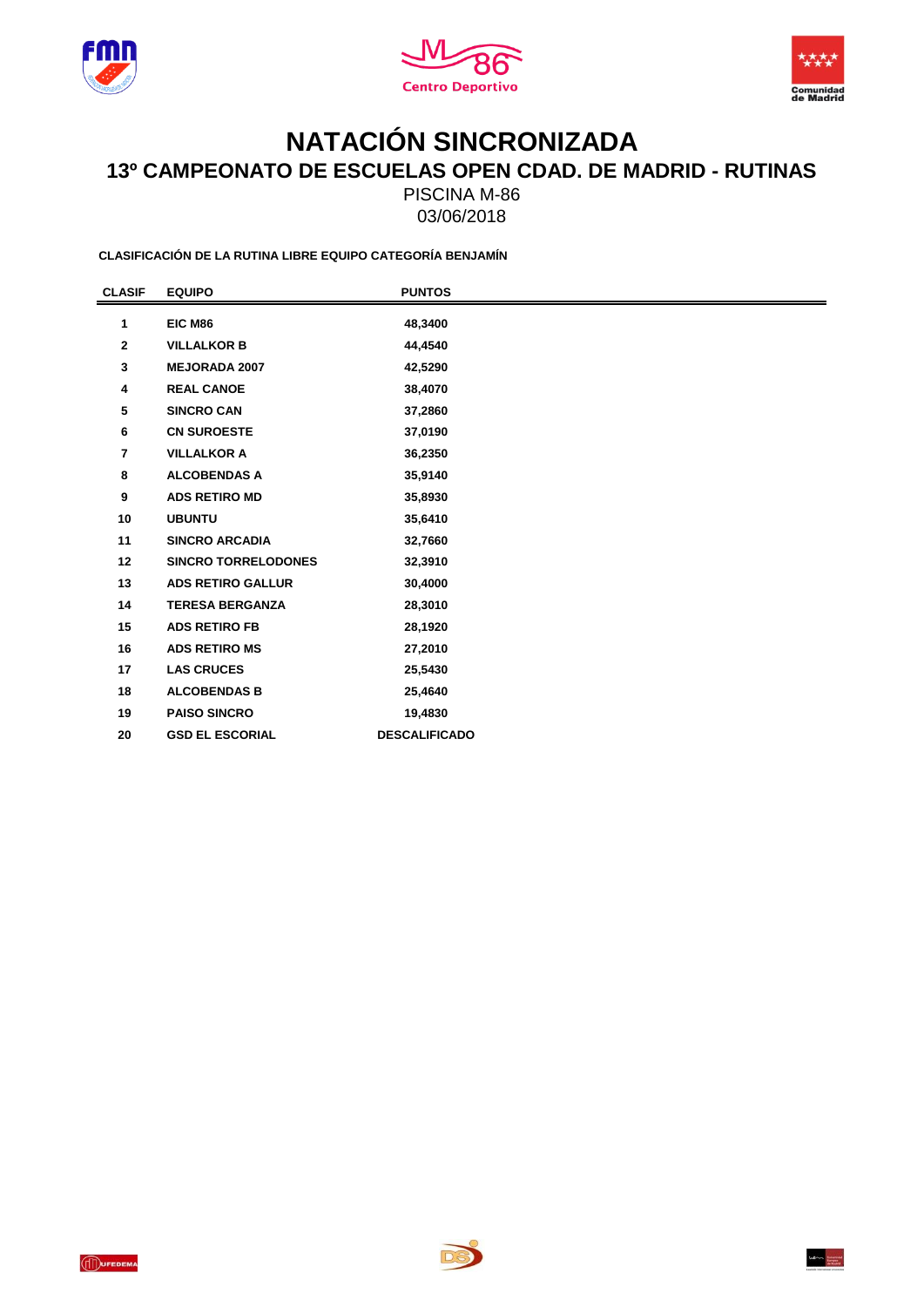





## **NATACIÓN SINCRONIZADA**

**13º CAMPEONATO DE ESCUELAS OPEN CDAD. DE MADRID - RUTINAS**

PISCINA M-86

03/06/2018

**DETALLE DE LA CLASIFICACIÓN DE LA RUTINA LIBRE EQUIPO CATEGORÍA BENJAMÍN**

| <b>CLASIF</b> | <b>EQUIPO</b>                                                                                                                                                                                                                                                           |                                                                                                                                                                                                                                                        | <b>PUNTOS</b> |
|---------------|-------------------------------------------------------------------------------------------------------------------------------------------------------------------------------------------------------------------------------------------------------------------------|--------------------------------------------------------------------------------------------------------------------------------------------------------------------------------------------------------------------------------------------------------|---------------|
| 1             | EIC M86                                                                                                                                                                                                                                                                 |                                                                                                                                                                                                                                                        | 48,3400       |
|               | 1 AITANA PAREJA MARTIN<br>2 ABRIL RODRIGUEZ DE GUZMAN<br>3 NURIA BENITO MARTINEZ<br>4 CANDELA POVEDA RIVERO<br>5 CARLOTA HERRANZ BAHAMONDE<br>6 CANDELA QUINTANA FERNANDEZ                                                                                              | 2009<br>7 DARIO REDONDO RUIZ<br>2009<br>2009<br>8 IRATI ALCALDE CASTRO<br>2009<br>2009<br>2009<br>2009<br>2009                                                                                                                                         |               |
|               | <u>J2</u><br><u>J3</u><br><u>J4</u><br><u>J5</u><br><u>J1</u><br>TEC. 5,5<br>5,0<br>5,9<br>5,1<br>5,5<br>ART. 5,0<br>5,2<br>5,0<br>5,0<br>5,2                                                                                                                           | R. LIBRE (52,1670 - 0) x (0,50) + Fig. (44,5130) x (0,50)                                                                                                                                                                                              |               |
| $\mathbf{2}$  | <b>VILLALKOR B</b>                                                                                                                                                                                                                                                      |                                                                                                                                                                                                                                                        | 44,4540       |
|               | 1 MARIA MARTIN ROMERO<br>2 CANDELA SANZ LEON<br>3 ANGELA GOMEZ HERRERO<br>4 HENAR LEJARRAGA MORILLAS<br>5 MARIA GOMEZ RODRIGUEZ-MALO<br>6 LUCIA RAMOS MORAN                                                                                                             | 2008<br>7 PAULA GARCIA PANADERO<br>2008<br>2008<br>8 ANA GARCIA MEJIAS<br>2008<br>2008<br>9 MARIETA ORTIZ MACIAN<br>2008<br>2008<br>10 PAULA MARA RODRIGUEZ ROD<br>2008<br>2008<br>11 LUCIA BUSTO MERINO<br>2008<br>2008                               |               |
|               | <u>J2</u><br><u>J3</u><br><u>يا</u><br><u>J5</u><br><u>J1</u><br>TEC. 5,0<br>5,1<br>4,8<br>5,1<br>5,2<br>ART. 4,9<br>3,4<br>4,1<br>4,9<br>4,8                                                                                                                           | R. LIBRE (48,3330 - 0,5) x (0,50) + Fig. (41,0740 ) x (0,50)                                                                                                                                                                                           |               |
| 3             | <b>MEJORADA 2007</b><br>1 SANDRA LANZA MALLA<br>2 MARTA PESTAÑA RODRIGUEZ<br>3 VERONICA MORENO NAVACERRADA 2008<br>4 ALBA REYES TOLEDO<br>5 CAROLINA GARCIA PORRAS<br>6 LEYRE FERNANDEZ RUIZ                                                                            | 2008<br>7 GEMMA SALMERON COFRECES<br>2009<br>2008<br>2008<br>2008<br>2009                                                                                                                                                                              | 42,5290       |
|               | J1<br><u>J2</u><br><u>J3</u><br>J4<br><u>J5</u><br>TEC. 4,2<br>5,2<br>4,5<br>5,0<br>5,2<br>ART. 3,6<br>4,0<br>4,0<br>4,5<br>5,3                                                                                                                                         | R. LIBRE (45,3330 - 1) x (0,50) + Fig. (40,7250) x (0,50)                                                                                                                                                                                              |               |
| 4             | <b>REAL CANOE</b><br>1 ELSA SEMPRUM GARCIA<br>2 MARIA SANTANA BENEYTO<br>3 ALICIA USED DIAZ<br>4 JIMENA ALONSO MELENDO<br>5 PATRICIA GRACIA MARTINEZ<br>6 MARIA BARRIENTOS SUBERVIOLA<br>J4<br>J5<br>J1<br>J2<br>J3<br>TEC. 3,5<br>4,8<br>3,9<br>4,3<br>4,1             | 2009<br>7 INES RAMON Y CAJAL CARRAS<br>2011<br>2010<br>8 ESTHER SANCHEZ GARCIA<br>2010<br>2010<br>2010<br>2010<br>2009                                                                                                                                 | 38,4070       |
|               | ART. 3,6<br>3,0<br>3,9<br>4,2<br>4,8                                                                                                                                                                                                                                    | R. LIBRE (40,0000 - 0) x (0,50) + Fig. (36,8140) x (0,50)                                                                                                                                                                                              |               |
| 5             | <b>SINCRO CAN</b><br>1 IOLANDA STOIAN<br>2 CARMEN CASTELLANO ORTIZ<br>3 DARIA ALEXANDRA SOLEA<br>4 ISABEL VILLASANTE VEGUILLAS<br>5 PATRICIA VILLASANTE VEGUILLAS 2008<br>6 SOFIA DIAZ PASCUAL<br><u>J4 J5</u><br><u>J1</u><br><u>J2 J3</u><br>TEC. 5,4 4,8 4,0 4,5 4,3 | 2008<br>7 NATALIA ROBERTA UIDROIU<br>2009<br>2008<br>8 EVA RAYEN BURMEISTER MAES<br>2008<br>2009<br>9 AINOA JIANG GONZALEZ GOME<br>2008<br>2008<br>10 NAIRE HODZHA MATEO<br>2009<br>2008<br>R. LIBRE (41,6670 - 0) x (0,50) + Fig. (32,9050 ) x (0,50) | 37,2860       |
| 6             | ART. 3,7 3,0 4,0 3,7 4,2<br><b>CN SUROESTE</b><br>1 LOLA CARLES IGLESIAS<br>2 ALBA MARTIN REDONDO<br>3 ELENA CONTRERAS DE CLASCA<br>4 ARIADNA RUIZ JIMENEZ                                                                                                              | 2008<br>2008<br>2008<br>2010                                                                                                                                                                                                                           | 37,0190       |
|               | <u>J1 J2 J3</u><br><u>J4 J5</u><br>TEC. 3,2 4,5 3,5 4,0 4,8<br>ART. 3,5 3,3 3,5 4,8 4,7                                                                                                                                                                                 | R. LIBRE (39,5000 - 2,5) x (0,50) + Fig. (37,0380 ) x (0,50)                                                                                                                                                                                           |               |

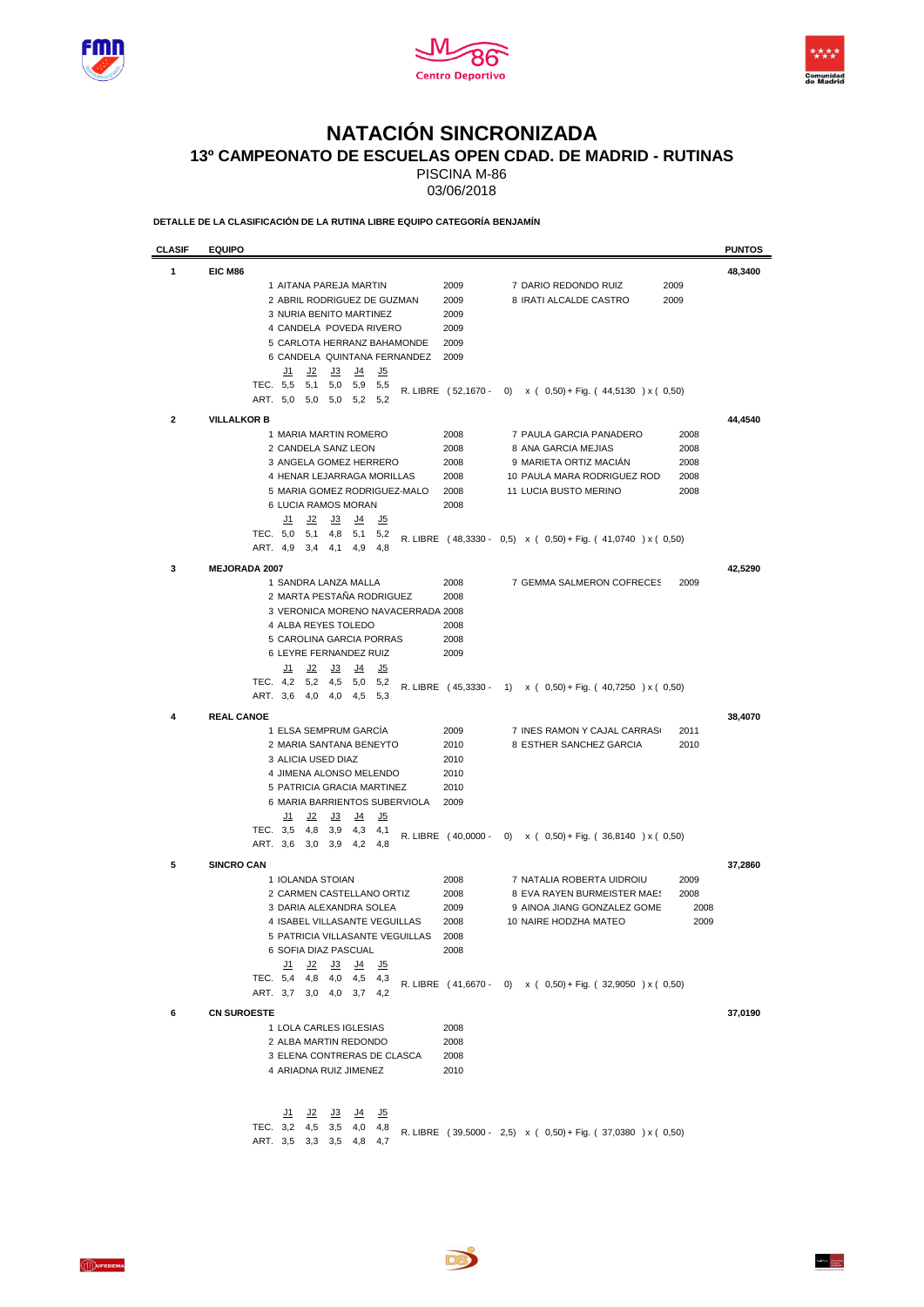





**DETALLE DE LA CLASIFICACIÓN DE LA RUTINA LIBRE EQUIPO CATEGORÍA BENJAMÍN**

| <b>CLASIF</b> | <b>EQUIPO</b>                                                                                       |                     |                                                               | <b>PUNTOS</b> |
|---------------|-----------------------------------------------------------------------------------------------------|---------------------|---------------------------------------------------------------|---------------|
| 7             | <b>VILLALKOR A</b>                                                                                  |                     |                                                               | 36,2350       |
|               | 1 JUNCAL SANZ LEON                                                                                  | 2010                |                                                               |               |
|               | 2 LAURA MUÑOZ RODRIGUEZ                                                                             | 2010                |                                                               |               |
|               | 3 VALERIA DE LA VEGA MAZA                                                                           | 2010                |                                                               |               |
|               | 4 AMANDA GARCIA MORENO                                                                              | 2010                |                                                               |               |
|               | 5 PAULA BLAZQUEZ CORRAL                                                                             | 2010                |                                                               |               |
|               | 6 ALBA AFLALLO ALBARRACIN                                                                           | 2010                |                                                               |               |
|               | J1<br>J2<br>J3<br>J <sub>4</sub><br><u>J5</u>                                                       |                     |                                                               |               |
|               | TEC. 3,1<br>3,2<br>3,2<br>4,3<br>4,6                                                                | R. LIBRE (36,1670 - | 2)<br>$x$ ( 0,50) + Fig. ( 38,3030 ) x ( 0,50)                |               |
|               | ART. 3,0<br>3,3<br>3,3<br>4,4<br>4,4                                                                |                     |                                                               |               |
| 8             | <b>ALCOBENDAS A</b>                                                                                 |                     |                                                               | 35,9140       |
|               | 1 ALBA MARTIN BERMUDEZ                                                                              | 2010                | 7 ALEJANDRA DEL ARCO BONET<br>2009                            |               |
|               | 2 RAQUEL TEJEDOR DUMONT                                                                             | 2009                | 8 SOFIA ALCAINA TORRES<br>2008                                |               |
|               | 3 CANDELA BARDELAS LOPEZ<br>4 MARTINA PEREZ RAMAL                                                   | 2008<br>2008        |                                                               |               |
|               | 5 PILAR LUISA OLMEDO MAYO                                                                           | 2008                |                                                               |               |
|               | 6 NORA BOU RODRIGUEZ                                                                                | 2009                |                                                               |               |
|               | J1<br><u>J2</u><br>J3<br><u>يا</u><br><u>J5</u>                                                     |                     |                                                               |               |
|               | TEC.<br>3,2<br>4,0<br>4,0<br>4,5<br>4,9                                                             |                     |                                                               |               |
|               | ART. 3,7<br>3,0<br>3,2<br>4,3<br>4,5                                                                |                     | R. LIBRE (39,5000 - 0,5) x (0,50) + Fig. (32,8280) x (0,50)   |               |
| 9             | <b>ADS RETIRO MD</b>                                                                                |                     |                                                               | 35,8930       |
|               | 1 VIOLETA LÓPEZ SUÁREZ                                                                              | 2010                | 7 CARLOTA URIBE CLAVIJO<br>2010                               |               |
|               | 2 BERTA BENITO GARCÍA                                                                               | 2009                | 8 MIA GÓMEZ CERRAJERO<br>2010                                 |               |
|               | 3 GABRIELA TROYA MARÍN                                                                              | 2009                | 9 ALBA HERAS BRADAC<br>2009                                   |               |
|               | 4 AROA GARCÍA SAIZ                                                                                  | 2008                |                                                               |               |
|               | 5 NOAH MOURE MARCOS                                                                                 | 2008                |                                                               |               |
|               | 6 CLARA HIDALGO JIMÉNEZ                                                                             | 2009                |                                                               |               |
|               | J2<br>J5<br><u>J1</u><br><u>J3</u><br>J4                                                            |                     |                                                               |               |
|               | TEC.<br>3,5<br>4,7<br>3,6<br>4,0<br>4,0                                                             | R. LIBRE (37,8330 - | $x$ ( 0,50) + Fig. ( 33,9530 ) x ( 0,50)<br>$\left( 0\right)$ |               |
|               | ART.<br>3,6<br>3,2<br>3,3<br>4,2<br>4,3                                                             |                     |                                                               |               |
| 10            | <b>UBUNTU</b>                                                                                       |                     |                                                               | 35,6410       |
|               | 1 ALEJANDRA VERA FLORES                                                                             | 2009                | 7 ELSA SOBRINO ESTEBAN<br>2009                                |               |
|               | 2 CORAL MARTINEZ GARCIA                                                                             | 2009                | 8 SARA RODRIGUEZ FERNANDEZ 2009                               |               |
|               | 3 MARINA RUBIO MECIAS                                                                               | 2008                | 9 SARA DE MANUEL RODRIGUEZ 2009                               |               |
|               | 4 JIMENA PEREZ HIGUERA                                                                              | 2009                | 10 PAULA GIL SANCHEZ<br>2008                                  |               |
|               | 5 NOELIA HOYAS MULLER                                                                               | 2008                | 11 IRENE SUAREZ RODRIGUEZ<br>2009                             |               |
|               | 6 ADRIANA BRITO CASADO                                                                              | 2009                | 12 PAMELA PLAMENOVA PETKOV/<br>2008                           |               |
|               | J <sub>4</sub><br>J5<br><u>J1</u><br><u>J2</u><br><u>J3</u><br>TEC. 3.1<br>3,8<br>3,6<br>4,4<br>4,5 |                     |                                                               |               |
|               | ART. 3,2<br>2,9<br>3,4<br>4,2<br>5,0                                                                | R. LIBRE (37,6670 - | 0)<br>$x$ ( 0,50) + Fig. ( 33,6160 ) x ( 0,50)                |               |
|               |                                                                                                     |                     |                                                               |               |
| 11            | <b>SINCRO ARCADIA</b><br>1 SOFÍA GONZÁLEZ TOLBAÑOS                                                  |                     | 7 LUCÍA GARCÍA LASTRA                                         | 32,7660       |
|               | 2 AURORA TIZIANA SAN JUAN PRIEDE 2009                                                               | 2008                | 2009                                                          |               |
|               | 3 MARÍA ARANDA ALVARIÑO                                                                             | 2009                |                                                               |               |
|               | 4 CRISTINA ESTEBAN VILLAFRANCA                                                                      | 2009                |                                                               |               |
|               | 5 MIREIA XU ARINO ACOSTA                                                                            | 2010                |                                                               |               |
|               | 6 MARÍA VICTORIA REVORA VILARES 2008                                                                |                     |                                                               |               |
|               | <u>J2</u><br><u>J3</u><br><u>J4</u><br><u>J5</u><br><u>J1</u>                                       |                     |                                                               |               |
|               | TEC. 4,1 4,5 4,0<br>4,3 4,4                                                                         |                     | R. LIBRE (40,0000 - 1) x (0,50) + Fig. (26,5330 ) x (0,50)    |               |
|               | ART. 4,0 3,6 3,5 3,6 4,9                                                                            |                     |                                                               |               |
| 12            | <b>SINCRO TORRELODONES</b>                                                                          |                     |                                                               | 32,3910       |
|               | 1 MARÍA CONQUERO RODRÍGUEZ                                                                          | 2009                |                                                               |               |
|               | 2 CLARA GONZÁLEZ GONZÁLEZ                                                                           | 2010                |                                                               |               |
|               | 3 ALICIA HONTIYUELO GARCÍA                                                                          | 2008                |                                                               |               |
|               | 4 LUCÍA ESCRIBANO MORGADE                                                                           | 2008                |                                                               |               |
|               | 5 LUCÍA LÓPEZ SÁNCHEZ                                                                               | 2010                |                                                               |               |
|               | 6 SIMONETA MARTÍNEZ RUIZ-VALDEPE 2008                                                               |                     |                                                               |               |
|               | <u>J2</u><br><u>J3</u><br><u>J4</u><br><u>J5</u><br><u>J1</u><br>TEC. 2,6 3,3<br>3,1<br>$3,3$ $3,9$ |                     |                                                               |               |
|               | ART. 4,1 3,1 3,0<br>$3,9$ 4,3                                                                       |                     | R. LIBRE (34,6670 - 1,5) x (0,50) + Fig. (31,6160) x (0,50)   |               |
|               |                                                                                                     |                     |                                                               |               |
| 13            | <b>ADS RETIRO GALLUR</b>                                                                            |                     |                                                               | 30,4000       |
|               | 1 SOFÍA ARRIBAS FERNÁNDEZ<br>2 ELENA REYES SANZ                                                     | 2010<br>2009        |                                                               |               |
|               | 3 AITANA BARCELO ANTÓN                                                                              | 2009                |                                                               |               |
|               | 4 MARTA BAEZ BLAZQUEZ                                                                               | 2009                |                                                               |               |
|               | 5 ZOE ANDERMATT                                                                                     | 2009                |                                                               |               |
|               | 6 JIMENA MORENO AGUADO                                                                              | 2009                |                                                               |               |
|               | <u>J2</u><br><u>J3</u><br><u>J4</u><br><u>J1</u><br><u>J5</u>                                       |                     |                                                               |               |
|               | TEC. 3,5 4,4<br>3,2<br>3,8<br>4,0                                                                   |                     | R. LIBRE (36,0000 - 1,5) x (0,50) + Fig. (26,3000) x (0,50)   |               |
|               | ART. 3,2 3,3 3,8<br>3,0<br>4,8                                                                      |                     |                                                               |               |

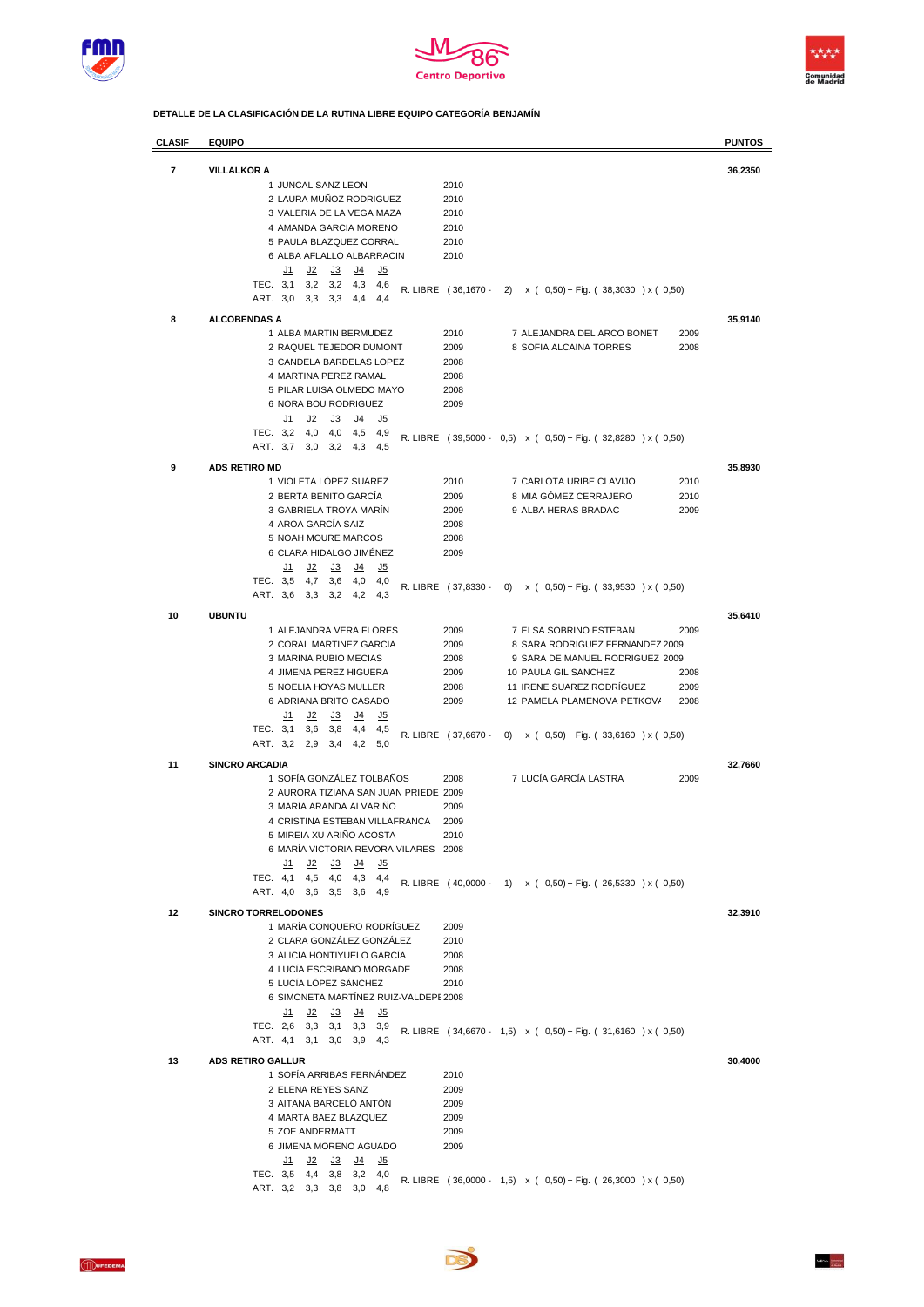





**DETALLE DE LA CLASIFICACIÓN DE LA RUTINA LIBRE EQUIPO CATEGORÍA BENJAMÍN**

| <b>CLASIF</b> | <b>EQUIPO</b>                                                 |                     |                                                              | <b>PUNTOS</b>        |
|---------------|---------------------------------------------------------------|---------------------|--------------------------------------------------------------|----------------------|
| 14            | <b>TERESA BERGANZA</b>                                        |                     |                                                              | 28,3010              |
|               | 1 VEGA SANTOS GARCIA                                          | 2009                |                                                              |                      |
|               | 2 ALICIA ORTIZ BORREGO                                        | 2008                |                                                              |                      |
|               | 3 MENCÍA CERREIJO MARAÑON                                     | 2010                |                                                              |                      |
|               | 4 CONSTANZA CERREIJO MARAÑON                                  | 2012                |                                                              |                      |
|               | 5 XIMENA TABOADA GONZALEZ                                     | 2009                |                                                              |                      |
|               | 6 CLAUDIA MOVELLAN CASADO                                     | 2009                |                                                              |                      |
|               | J2<br><u>J5</u><br><u>J1</u><br><u>J3</u><br><u>J4</u>        |                     |                                                              |                      |
|               | TEC. 4,3<br>3,9<br>2,9<br>3,4<br>3,5                          | R. LIBRE (34,5000 - | 3) $x (0,50) + Fig. (25,1020) x (0,50)$                      |                      |
|               | ART. 2,9<br>3,2<br>3,3<br>3,4<br>3,6                          |                     |                                                              |                      |
| 15            | <b>ADS RETIRO FB</b>                                          |                     |                                                              | 28,1920              |
|               | 1 BEATRIZ GARCÍA VERDASCO                                     | 2009                | 7 MARÍA BERNARDOS MORALEJ<br>2009                            |                      |
|               | 2 PAULA MARTÍNEZ MOYA                                         | 2010                |                                                              |                      |
|               | 3 AITANA LEONOR ESCOLANO                                      | 2010                |                                                              |                      |
|               | 4 CAYETANA VILLASEÑOR ARDURA                                  | 2010                |                                                              |                      |
|               | 5 NOELIA PERELLÓ VERGARA                                      | 2008                |                                                              |                      |
|               | 6 MARTA DI LEMBO                                              |                     |                                                              |                      |
|               | <u>J1</u><br><u>J2</u><br><u>J3</u><br><u>J4</u><br><u>J5</u> |                     |                                                              |                      |
|               | TEC. 3,0<br>3,7<br>3,3<br>3,0<br>4,0                          |                     | R. LIBRE (33,0000 - 0,5) x (0,50) + Fig. (23,8830) x (0,50)  |                      |
|               | ART. 2,3<br>3,0<br>3,3<br>3,5<br>4,0                          |                     |                                                              |                      |
| 16            | <b>ADS RETIRO MS</b>                                          |                     |                                                              | 27,2010              |
|               | 1 MARTA GARCÍA MARTÍNEZ                                       | 2009                | 7 HELENA HERRASTI RODRIGUEZ<br>2010                          |                      |
|               | 2 OLAIA DOMÍNGUEZ TRINCADO                                    | 2010                | 8 MAIKA SAKURA MATA SATO<br>2011                             |                      |
|               | 3 SANDRA ANAYA GARCÍA                                         | 2010                | 9 MARÍA MARTÍNEZ GONZÁLEZ<br>2008                            |                      |
|               | 4 SAYUMI MARTÍN GARCÍA                                        | 2011                | 10 CARLOTA ASENJO GÓMEZ<br>2009                              |                      |
|               | 5 PAULA ALBERDI PRADO                                         | 2009                | 11 CANDELA ALFONSÍN MORALES<br>2011                          |                      |
|               | 6 EVA MARTÍN REVUELTA                                         | 2011                |                                                              |                      |
|               | <u>J2</u><br>J3<br><u>J4</u><br><u>J5</u><br><u>J1</u>        |                     |                                                              |                      |
|               | TEC. 3,7<br>3,8<br>2,6<br>2,2<br>2,7                          |                     |                                                              |                      |
|               | ART. 2,5<br>2,6<br>3,1<br>2,9<br>3,3                          |                     | R. LIBRE (29,3330 - 0,5) x (0,50) + Fig. (25,5680) x (0,50)  |                      |
|               | <b>LAS CRUCES</b>                                             |                     |                                                              |                      |
| 17            | 1 NADIA BIENDICHO FRUTOS                                      | 2009                | 7 CAROLINA MOTILLA FERNANDE<br>2011                          | 25,5430              |
|               | 2 CARMEN GONZALEZ GARCIA                                      | 2012                |                                                              |                      |
|               | 3 OLAYA GONZALEZ GARCIA                                       | 2010                |                                                              |                      |
|               | 4 IRENE MARTIN AREVALO                                        | 2010                |                                                              |                      |
|               | 5 AINOHA ESTEVEZ ASENCIO                                      | 2010                |                                                              |                      |
|               | 6 SARA VELAZQUEZ NUÑEZ                                        | 2011                |                                                              |                      |
|               | J5<br><u>J1</u><br><u>J2</u><br><u>J3</u><br><u>J4</u>        |                     |                                                              |                      |
|               | TEC. 2,8<br>2,3<br>3,0<br>2,7<br>2,9                          |                     |                                                              |                      |
|               | ART. 2,0<br>4,0<br>2,5<br>3,0<br>3,0                          | R. LIBRE (28,1670 - | 2) x ( 0,50) + Fig. ( 24,9200 ) x ( 0,50)                    |                      |
|               |                                                               |                     |                                                              |                      |
| 18            | <b>ALCOBENDAS B</b><br>1 VERA FERNANDEZ PARRA                 | 2008                | 7 SILVIA REYES FUNK<br>2009                                  | 25,4640              |
|               | 2 CLAUDIA CALLEJA GALVAN                                      | 2008                | 8 SOPHIE ESKENAZI<br>2008                                    |                      |
|               | 3 VALENTINA FERNANDEZ DE TRAVAN 2010                          |                     |                                                              |                      |
|               | 4 ADRIANA CRESPO LUMBRERAS                                    | 2010                |                                                              |                      |
|               | 5 SARA BAZ GARCIA                                             | 2008                |                                                              |                      |
|               | 6 CLAUDIA CORDERO                                             | 2008                |                                                              |                      |
|               | <u>J2</u><br>J3<br><u>J4</u><br><u>J1</u><br><u>J5</u>        |                     |                                                              |                      |
|               | TEC. 3,0 3,8 3,0<br>$3,0$ 4,1                                 |                     |                                                              |                      |
|               | ART. 3,8 2,8 3,3 2,9 4,2                                      |                     | R. LIBRE (33,0000 - 0,5) x (0,50) + Fig. (18,4280 ) x (0,50) |                      |
| 19            | <b>PAISO SINCRO</b>                                           |                     |                                                              | 19,4830              |
|               | 1 LEYRE LIZANA MUÑOZ                                          | 2010                | 7 LUNA LAMPREA GOSALVEZ<br>2010                              |                      |
|               | 2 HELENA RAMIREZ ORELLANA                                     | 2009                | 8 CLAUDIA HUESO ARNAL<br>2009                                |                      |
|               | 3 SOPHIE PEREZ MARCHENA                                       | 2010                | 9 JUDITH DOMINGUEZ CLEMENTE 2009                             |                      |
|               | 4 CELIA MORENO MELERO                                         | 2010                |                                                              |                      |
|               | 5 JIMENA FEITO CORREGIDOR                                     | 2011                |                                                              |                      |
|               | 6 MARIA REINOSO BERZOSA                                       | 2009                |                                                              |                      |
|               | <u>J3</u><br><u>J1</u><br><u>J2</u><br><u>J4</u><br><u>J5</u> |                     |                                                              |                      |
|               | TEC. 2,5 3,1<br>$3,0$ $2,9$ $3,8$                             |                     | R. LIBRE (30,6670 - 1,5) x (0,50) + Fig. (9,7990 ) x (0,50)  |                      |
|               | ART. 2,9 2,8 3,0 3,5 3,9                                      |                     |                                                              |                      |
| 20            | <b>GSD EL ESCORIAL</b>                                        |                     |                                                              | <b>DESCALIFICADO</b> |
|               | 1 ERIKA BERNABÉ CALVO                                         | 2009                |                                                              |                      |
|               | 2 PATRICIA ARANA CANDIL                                       | 2009                |                                                              |                      |
|               | 3 VALERIA MESONERO COLÁS                                      | 2009                |                                                              |                      |
|               | 4 LUCÍA GARCÍA SANTOS                                         | 2009                |                                                              |                      |
|               | 5 VICTORIA CABALLERO BELLÓN                                   | 2009                |                                                              |                      |
|               |                                                               |                     |                                                              |                      |
|               | <u>J1</u><br><u>J2 J3</u><br><u>يل</u><br><u>J5</u>           |                     |                                                              |                      |
|               | TEC.                                                          |                     | R. LIBRE (0,0000 - 2) x (0,50) + Fig. (34,0760 ) x (0,50)    |                      |
|               | ART.                                                          |                     |                                                              |                      |

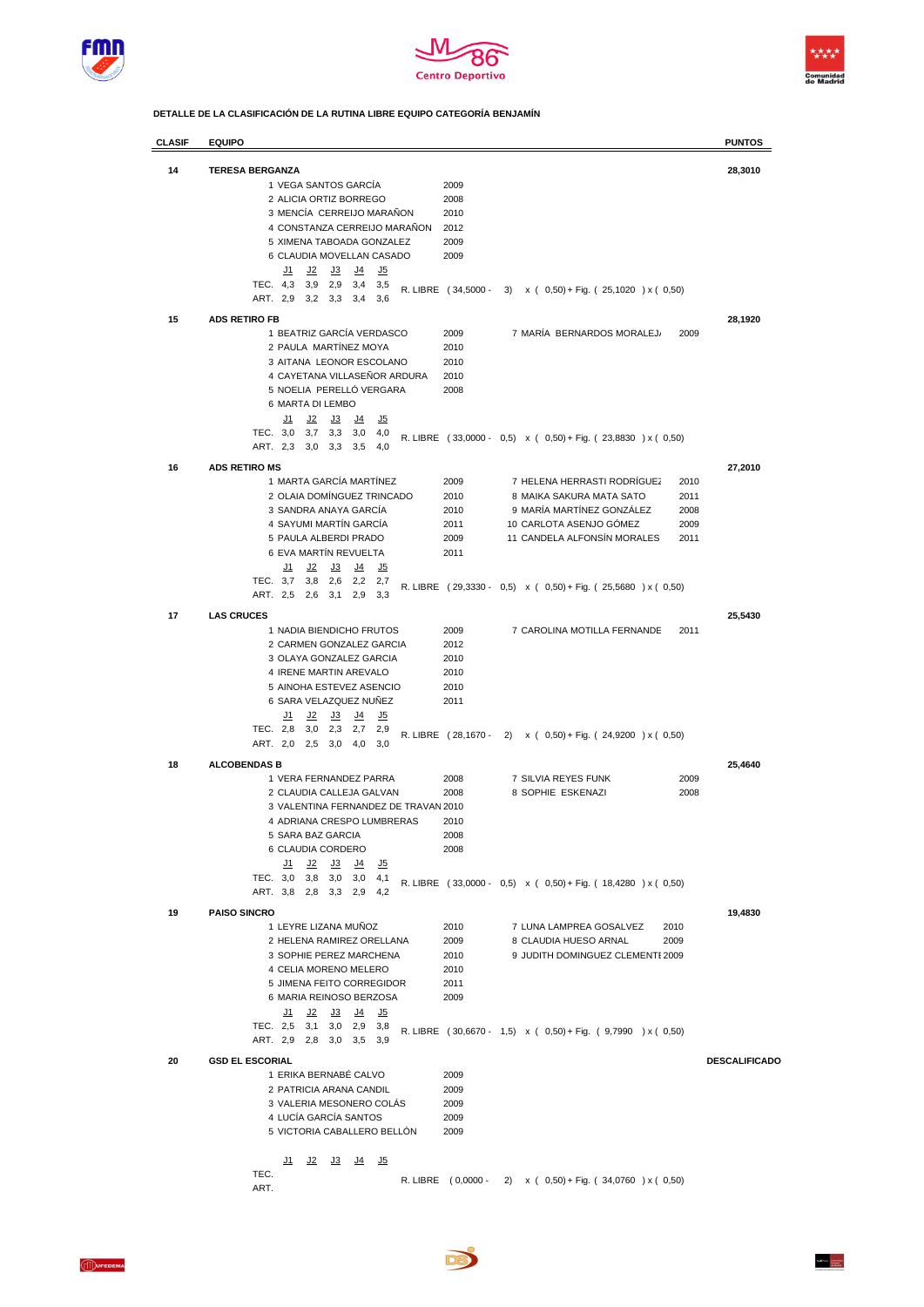





## **NATACIÓN SINCRONIZADA 13º CAMPEONATO DE ESCUELAS OPEN CDAD. DE MADRID - RUTINAS**

PISCINA M-86 03/06/2018

**CLASIFICACIÓN DE LA RUTINA LIBRE EQUIPO CATEGORÍA PRE-ALEVÍN**

| <b>CLASIF</b>  | <b>EQUIPO</b>                | <b>PUNTOS</b>        |  |
|----------------|------------------------------|----------------------|--|
| 1              | <b>EIC M86</b>               | 51,4990              |  |
| $\mathbf{2}$   | <b>SINCRO CAN</b>            | 44,3960              |  |
| 3              | <b>SINCRO ALCARREÑO</b>      | 44,1230              |  |
| 4              | <b>SINCRO VILLALKOR</b>      | 42,7420              |  |
| 5              | <b>REAL CANOE A</b>          | 42,6820              |  |
| 6              | <b>UBUNTU</b>                | 41,2410              |  |
| $\overline{7}$ | <b>SINCRO TORRELODONES A</b> | 40,1430              |  |
| 8              | <b>REAL CANOE B</b>          | 39,6290              |  |
| 9              | <b>SINCRO TORRELODONES B</b> | 39,1650              |  |
| 10             | <b>ADS RETIRO GALLUR</b>     | 38,8290              |  |
| 11             | <b>CN SUROESTE</b>           | 36,2480              |  |
| 12             | ADS RETIRO DYV               | 36,1240              |  |
| 13             | <b>ADS RETIRO MD</b>         | 35,1670              |  |
| 14             | <b>ADS RETIRO FB</b>         | 34,9780              |  |
| 15             | <b>LAS CRUCES</b>            | 33,5150              |  |
| 16             | <b>CN HISPAOCIO</b>          | 32,5520              |  |
| 17             | <b>VALDELASFUENTES B</b>     | 30,4710              |  |
| 18             | <b>GSD GUADARRAMA</b>        | 29,9260              |  |
| 19             | <b>ADS RETIRO MS A</b>       | 29,7160              |  |
| 20             | <b>ADS RETIRO MS B</b>       | 29,4560              |  |
| 21             | <b>TERESA BERGANZA</b>       | 28,4450              |  |
| 22             | <b>PAISO SINCRO</b>          | 28,3400              |  |
| 23             | <b>VALDELASFUENTES A</b>     | 27,7420              |  |
| 24             | <b>SINCRO TORRELODONES C</b> | 23,3120              |  |
| 25             | <b>ANTANES</b>               | <b>DESCALIFICADO</b> |  |



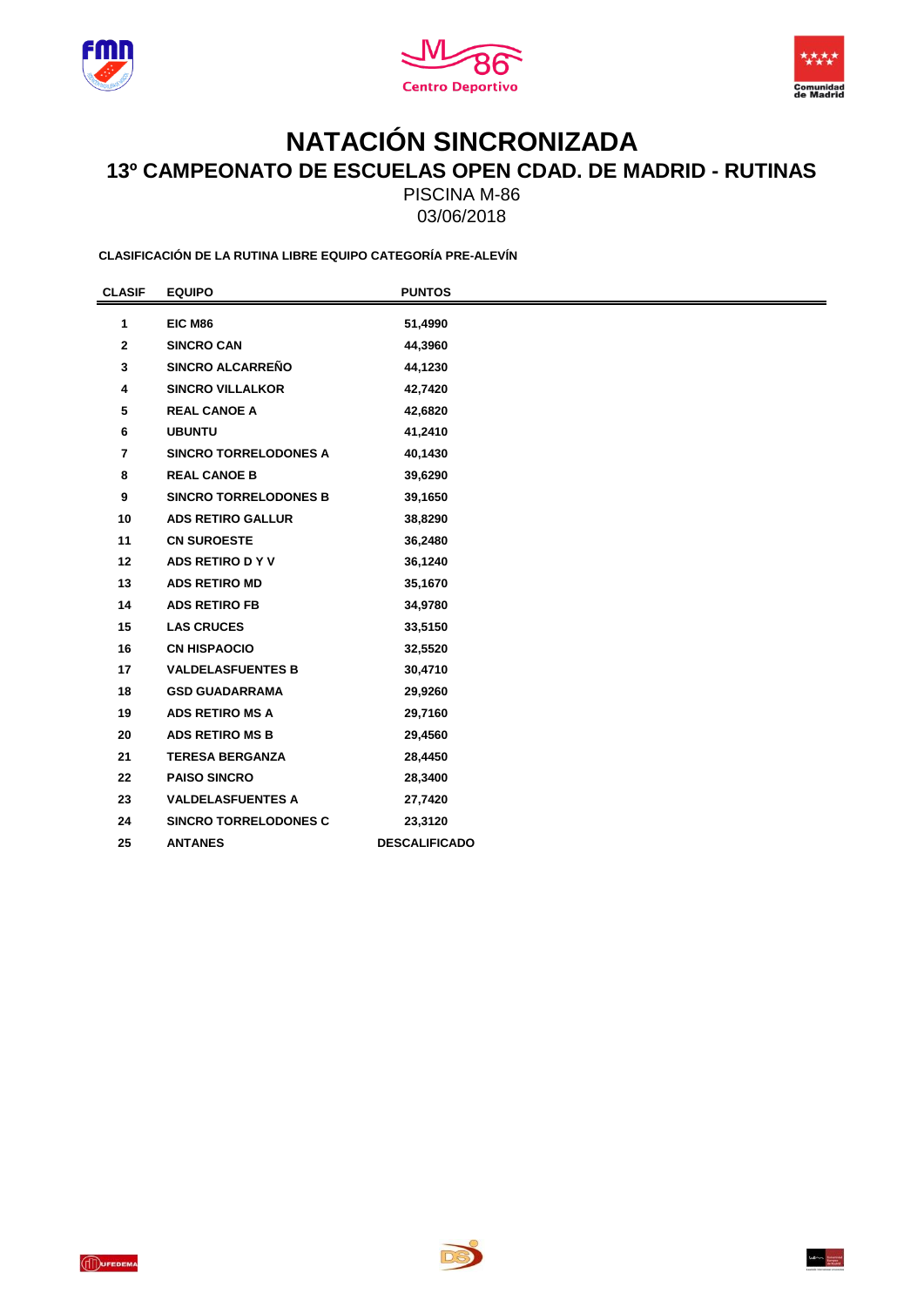





## **NATACIÓN SINCRONIZADA**

**13º CAMPEONATO DE ESCUELAS OPEN CDAD. DE MADRID - RUTINAS**

PISCINA M-86

03/06/2018

**DETALLE DE LA CLASIFICACIÓN DE LA RUTINA LIBRE EQUIPO CATEGORÍA PRE-ALEVÍN**

| <b>CLASIF</b> | <b>EQUIPO</b>                                                                                     |                     |                                                              | <b>PUNTOS</b> |
|---------------|---------------------------------------------------------------------------------------------------|---------------------|--------------------------------------------------------------|---------------|
| 1             | EIC M86                                                                                           |                     |                                                              | 51,4990       |
|               | 1 ARIADNA BENITO DA SILVA                                                                         | 2008                | 7 IRENE MARTIN SANCHEZ<br>2008                               |               |
|               | 2 EVA INGENBLEEK FERNANDEZ                                                                        | 2008                |                                                              |               |
|               | 3 CLAUDIA TABASCO GARCIA                                                                          | 2008                |                                                              |               |
|               | 4 CARLA PEREZAGUA RAMOS                                                                           | 2008                |                                                              |               |
|               | 5 BIANCA AGRIMI MATHEU                                                                            | 2008                |                                                              |               |
|               | 6 SOFIA GOMEZ RODAS                                                                               | 2008                |                                                              |               |
|               | <u>J2</u><br><u>J3</u><br><u>J4</u><br><u>J5</u><br><u>J1</u>                                     |                     |                                                              |               |
|               | TEC. 6,0<br>5,5 5,5 5,7<br>5,6<br>ART. 5.6                                                        |                     | R. LIBRE (57,6670 - 0,5) x (0,50) + Fig. (45,8320) x (0,50)  |               |
|               | $5,3$ 6.0<br>6,3<br>6,2                                                                           |                     |                                                              |               |
| $\mathbf{2}$  | <b>SINCRO CAN</b>                                                                                 |                     |                                                              | 44,3960       |
|               | 1 SARA MARTINEZ ALDEANUEVA                                                                        | 2006                | 7 PAULA MOYA FERNANDEZ<br>2007                               |               |
|               | 2 ANGELA LOMINCHAR MARCHANTE                                                                      | 2007                | 8 BERTA CARRASBAL MUÑOZ<br>2007                              |               |
|               | 3 JULIA BENITO LUENGO                                                                             | 2006                |                                                              |               |
|               | 4 Mª ISABEL SLATINA TARBA                                                                         | 2006                |                                                              |               |
|               | 5 LUCIA PEREZ DELGADO                                                                             | 2006                |                                                              |               |
|               | 6 MARIA ROSARIO LOPEZ PEREZ                                                                       | 2007                |                                                              |               |
|               | <u>J2</u><br><u>J3</u><br><u>J4</u><br><u>J5</u><br><u>J1</u><br>TEC. 5,5<br>- 3,6<br>4,1 5,5 5,1 |                     |                                                              |               |
|               | ART. 4,0<br>$4,7$ 5.0<br>5,3<br>5,3                                                               |                     | R. LIBRE (49,5000 - 0) x (0,50) + Fig. (39,2920) x (0,50)    |               |
|               |                                                                                                   |                     |                                                              |               |
| 3             | <b>SINCRO ALCARREÑO</b>                                                                           |                     |                                                              | 44,1230       |
|               | 1 LYDIA PADRISA MELERO                                                                            | 2006                | 7 YAIZA SALMERÓN REVIRIEGO<br>2006                           |               |
|               | 2 CLARA CASANOVA LIRÓN                                                                            | 2006                | 8 ALICIA SÁNCHEZ GARCÍA<br>2007                              |               |
|               | 3 SILVIA GARDEL VARONA<br>4 ARIADNA ÁLVARO ARIAS                                                  | 2007<br>2008        |                                                              |               |
|               | 5 ELSA JIMÉNEZ GÓMEZ                                                                              | 2009                |                                                              |               |
|               | 6 CLAUDIA ROBLEDILLO JOYA                                                                         | 2007                |                                                              |               |
|               | <u>J2</u><br><u>J1</u><br><u>J3</u><br><u>J4</u><br><u>J5</u>                                     |                     |                                                              |               |
|               | TEC. 5,4<br>4,2<br>$4,0$ 5,5<br>5,5                                                               |                     |                                                              |               |
|               | ART. 3,2<br>5,6<br>4,7<br>5,1<br>5,5                                                              |                     | R. LIBRE (50,6670 - 0,5) x (0,50) + Fig. (38,0780 ) x (0,50) |               |
|               |                                                                                                   |                     |                                                              |               |
| 4             | <b>SINCRO VILLALKOR</b><br>1 MARTA PASTOR GRAÑA                                                   | 2006                | 7 VICTORIA FERNANDEZ GÓMEZ<br>2007                           | 42,7420       |
|               | 2 GEMA MARIA RODRÍGUEZ ESTÉVEZ 2006                                                               |                     | 8 LOLA LOPEZ GOMEZ<br>2006                                   |               |
|               | 3 LUCÍA LEJÁRRAGA MORILLAS                                                                        | 2006                | 9 IRENE MARTINEZ MARTIN<br>2007                              |               |
|               | 4 NAIA BLAZQUEZ TARIFA                                                                            | 2007                | 10 ELENA MARTIN COLLADO<br>2006                              |               |
|               | 5 LUNA DEL PILAR DEL PRADO RIEGO 2006                                                             |                     | 11 CARLOTA MARCOS PEDRAZA<br>2006                            |               |
|               | 6 PAULA ROMERO DE LA VEGA                                                                         | 2006                | 12 NADIA PARRA COSTANZO<br>2006                              |               |
|               | <u>J2</u><br>J4<br>J5<br><u>J1</u><br><u>J3</u>                                                   |                     |                                                              |               |
|               | TEC. 5,3<br>4,0<br>4,3<br>5,0<br>5,2                                                              | R. LIBRE (49,6670 - | 0) $x (0,50) + Fig. (35,8170) x (0,50)$                      |               |
|               | ART. 5,0<br>5,1<br>5,2 4,4<br>5,6                                                                 |                     |                                                              |               |
| 5             | <b>REAL CANOE A</b>                                                                               |                     |                                                              | 42,6820       |
|               | 1 LUCIA MARTIN VELASCO                                                                            | 2006                | 7 MENCIA CID MINGO<br>2008                                   |               |
|               | 2 CARLOTA SAN ROMAN FUENTES                                                                       | 2008                | 8 ADRIANA GONZALEZ HERNAND<br>2006                           |               |
|               | 3 RAQUEL MORENO VENTERO                                                                           | 2008                | 9 GUIOMAR RODRIGUEZ BERNAR<br>2006                           |               |
|               | 4 CAROLINA GIMENO TORRES                                                                          | 2007                | 10 ALEJANDRA BENITO MEDIAVILL<br>2006                        |               |
|               | 5 IRATXE VEGA CAÑADA                                                                              | 2008                | 11 LARA GARCIA TORRES<br>2008                                |               |
|               | 6 LILY GUALTIERI                                                                                  | 2009                |                                                              |               |
|               | <u>J1</u><br><u>J2 J3 J4 J5</u>                                                                   |                     |                                                              |               |
|               | TEC. 5,9 4,3 4,6 4,7 4,9                                                                          |                     | R. LIBRE (48,3330 - 0) x (0,50) + Fig. (37,0300 ) x (0,50)   |               |
|               | ART. 4,2 5,1 4,5 5,2 5,5                                                                          |                     |                                                              |               |
| 6             | <b>UBUNTU</b>                                                                                     |                     |                                                              | 41,2410       |
|               | 1 LEYRE GONZALEZ FERNANDEZ                                                                        | 2006                | 7 LAURA SCHLEISSNER SANCHE.<br>2006                          |               |
|               | 2 IRENE FERNANDEZ FRAILE                                                                          | 2006                | 8 CELIA DOMINGUEZ CHACÓN<br>2007                             |               |
|               | 3 ALBA BLAZQUEZ ROMERA                                                                            | 2006                | 9 LUNA SORIANO LUNA<br>2006                                  |               |
|               | 4 IRENE SANCHEZ GALLARDO                                                                          | 2007                | 10 SOFIA TOLINA<br>2007                                      |               |
|               | 5 VICTORIA REDPATH MENENDEZ                                                                       | 2007                |                                                              |               |
|               | 6 XANDRO DE MANUEL RODRIGUEZ                                                                      | 2007                |                                                              |               |
|               | <u>J2 J3 J4 J5</u><br><u>J1</u>                                                                   |                     |                                                              |               |
|               | TEC. 5,7 3,8 3,9 5,4 4,2                                                                          |                     | R. LIBRE (47,0000 - 0) x (0.50) + Fig. (35,4820) x (0.50)    |               |
|               | ART. 4,7 5,0 4,5 5,0 5,2                                                                          |                     |                                                              |               |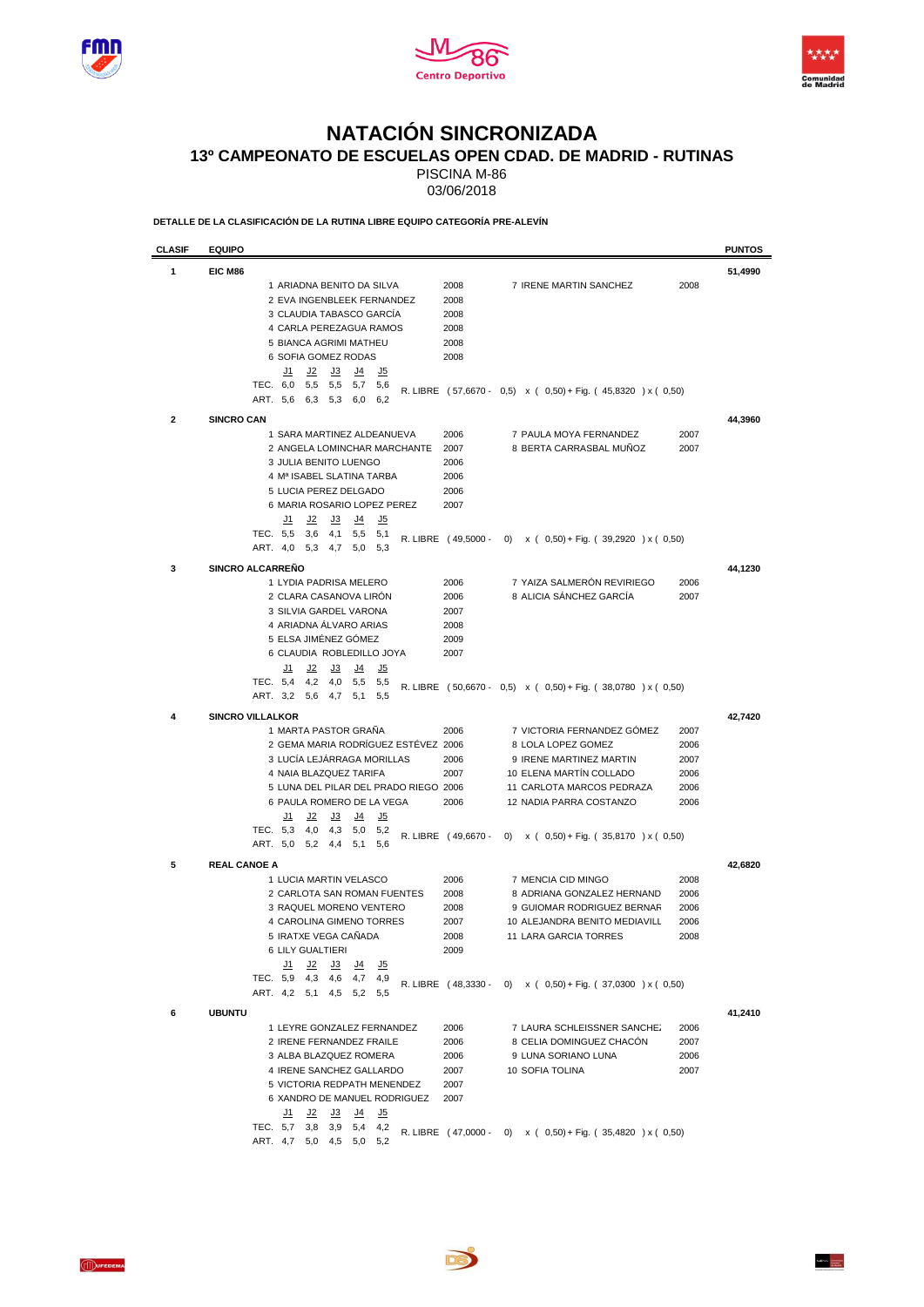





**DETALLE DE LA CLASIFICACIÓN DE LA RUTINA LIBRE EQUIPO CATEGORÍA PRE-ALEVÍN**

| CLASIF         | <b>EQUIPO</b>                                                                                            |                     |                                                                         | <b>PUNTOS</b> |
|----------------|----------------------------------------------------------------------------------------------------------|---------------------|-------------------------------------------------------------------------|---------------|
| $\overline{7}$ | <b>SINCRO TORRELODONES A</b>                                                                             |                     |                                                                         | 40,1430       |
|                | 1 MARTINA TORRES HERRERA                                                                                 | 2006                |                                                                         |               |
|                | 2 DOLORES AIREI AUGUSTE                                                                                  | 2006                |                                                                         |               |
|                | 3 TAMUNA BAUTISTA ARMBRUSTER                                                                             | 2006                |                                                                         |               |
|                | 4 ELSA OLIVARES FERNÁNDEZ                                                                                | 2006                |                                                                         |               |
|                | 5 CARMEN MORGADE MUÑOZ                                                                                   | 2007                |                                                                         |               |
|                | 6 SARA GRANDE GUIJARRO                                                                                   | 2006                |                                                                         |               |
|                | <u>J5</u><br><u>J2</u><br><u>J3</u><br><u>J4</u><br><u>J1</u>                                            |                     |                                                                         |               |
|                | TEC. 5,1<br>3,3<br>3,5<br>4,5<br>4,5                                                                     | R. LIBRE (42,5000 - | $x$ ( 0,50) + Fig. ( 38,7850 ) x ( 0,50)<br>1)                          |               |
|                | ART. 3,0<br>4,4<br>4,3<br>4,3<br>4,4                                                                     |                     |                                                                         |               |
| 8              | <b>REAL CANOE B</b>                                                                                      |                     |                                                                         | 39,6290       |
|                | 1 DIANA MARTIN GUTIERREZ                                                                                 | 2007                | 7 ELBA ALVAREZ RAMOS<br>2007                                            |               |
|                | 2 ARIADNA GOMEZ ZAMBRANO                                                                                 | 2007                | 8 LARA PARRAL VAQUERO<br>2008                                           |               |
|                | 3 LUCIA ALONSO MELENDO                                                                                   | 2008                | 9 PAULA ALVAREZ RAMOS<br>2009                                           |               |
|                | 4 NATALIA GRANDE FERNANDEZ                                                                               | 2008                |                                                                         |               |
|                | 5 ALICIA RAMIREZ XAVIER                                                                                  | 2008                |                                                                         |               |
|                | 6 CARLOTA CAMPAYO SAIZ DE AJA                                                                            | 2008                |                                                                         |               |
|                | <u>J1</u><br><u>J2</u><br><u>J3</u><br><u>يا</u><br><u>J5</u>                                            |                     |                                                                         |               |
|                | TEC. 5,0<br>3,6<br>3,8<br>4,1<br>5,1                                                                     |                     | R. LIBRE $(44,3330 - 1,5) \times (0,50) + Fig. (36,4260) \times (0,50)$ |               |
|                | ART. 3,1<br>4,7<br>4,3<br>4,7<br>5,0                                                                     |                     |                                                                         |               |
| 9              | <b>SINCRO TORRELODONES B</b>                                                                             |                     |                                                                         | 39,1650       |
|                | 1 CLAUDIA PÉREZ JIMÉNEZ                                                                                  | 2007                | 7 SABINA USAOLA REDONDO<br>2007                                         |               |
|                | 2 IRENE PALENZUELA ROJO                                                                                  | 2007                | 8 BLANCA MATEO-GUERRERO GL<br>2006                                      |               |
|                | 3 ALBA PÉREZ CEREZUELA                                                                                   | 2006                | 9 PALOMA GENTIL GARCIA<br>2007                                          |               |
|                | 4 CANDELA BARRENA CARPIO                                                                                 | 2006                |                                                                         |               |
|                | 5 MARÍA GARCÍA-ALMENTA RIVAS                                                                             | 2007                |                                                                         |               |
|                | 6 INÉS MÁRQUEZ ESTEBAN                                                                                   | 2007                |                                                                         |               |
|                | <u>J2</u><br><u>J3</u><br><u>يا</u><br><u>J5</u><br><u>J1</u>                                            |                     |                                                                         |               |
|                | TEC.<br>4,5<br>3,8<br>4,2<br>3,4<br>4,2                                                                  | R. LIBRE (41,3330 - | (0)<br>$x$ ( 0,50) + Fig. ( 36,9960 ) x ( 0,50)                         |               |
|                | ART. 3,6<br>4,4<br>4,0<br>4,7<br>4,2                                                                     |                     |                                                                         |               |
| 10             | <b>ADS RETIRO GALLUR</b>                                                                                 |                     |                                                                         | 38,8290       |
|                | 1 SOFIA LACASA ARROYO                                                                                    | 2006                | 7 AURORA CARNEVALE MONTER<br>2007                                       |               |
|                | 2 CARLOTA PERALES REDONDO                                                                                | 2006                | 8 MARÍA GARCÍA GARCÍA<br>2007                                           |               |
|                | 3 MIRIAM SANZ MARTÍN                                                                                     | 2007                | 9 MARÍA GONZÁLEZ DE ANDRÉS<br>2007                                      |               |
|                | 4 CLAUDIA RUIZ TEJADA                                                                                    | 2006                |                                                                         |               |
|                | 5 ELVIRA SÁNCHEZ CALLE                                                                                   | 2007                |                                                                         |               |
|                | 6 LUCÍA CASADO CALLADO                                                                                   | 2006                |                                                                         |               |
|                | <u>J5</u><br><u>J1</u><br><u>J2</u><br><u>J3</u><br><u>J4</u><br>TEC.<br>4,7<br>3,6<br>3,8<br>4,5<br>4,1 |                     |                                                                         |               |
|                | ART. 3,2<br>4,0<br>4,2<br>4,5<br>4,0                                                                     |                     | R. LIBRE (41,0000 - 1,5) x (0,50) + Fig. (38,1580) x (0,50)             |               |
|                |                                                                                                          |                     |                                                                         |               |
| 11             | <b>CN SUROESTE</b>                                                                                       |                     |                                                                         | 36,2480       |
|                | 1 AINHOA MARTIN FDEZ.-TOSTADO                                                                            | 2007                | 7 ANDREA TERESA LLAVADOR GI<br>2007                                     |               |
|                | 2 NORA ESPINOSA SOLANILLA                                                                                | 2006                | 8 AINHOA MUNOZ DEL CASTILLO<br>2006                                     |               |
|                | 3 ANDREA PEREZ GARCIA                                                                                    | 2007                |                                                                         |               |
|                | 4 AINARA GIL AGUILA                                                                                      | 2007<br>2007        |                                                                         |               |
|                | 5 LUCIA HUETE FERNANDEZ<br>6 NOA PERONA SALINAS                                                          | 2007                |                                                                         |               |
|                | <u>J3</u><br><u>ہل</u><br><u>J2</u><br><u>J5</u><br><u>J1</u>                                            |                     |                                                                         |               |
|                | TEC. 4,8<br>$3,4$ $3,4$ $4,3$<br>4,6                                                                     |                     |                                                                         |               |
|                | ART. 3,5 4,1 4,0 4,7<br>4,8                                                                              |                     | R. LIBRE (41,8330 - 0,5) x (0,50) + Fig. (31,1630) x (0,50)             |               |
|                |                                                                                                          |                     |                                                                         |               |
| 12             | ADS RETIRO D Y V                                                                                         |                     |                                                                         | 36,1240       |
|                | 1 ALBA PESQUERA CRESPO                                                                                   | 2006                | 7 CELIA SERRANO DUAULT<br>2007                                          |               |
|                | 2 ALBA RUIZ DE LEÓN ADRADOS<br>3 LUCIA SERRANO BARTOLOMÉ                                                 | 2006<br>2006        | 8 JULIA MOZOS RUIZ<br>2006<br>9 NAZARET MOLERO GONZÁLEZ<br>2007         |               |
|                | 4 IRIA DEL FRESNO FERNÁNDEZ                                                                              | 2008                |                                                                         |               |
|                | 5 VALERIA CONTI ÁLVAREZ                                                                                  | 2009                |                                                                         |               |
|                | 6 ANDREA PRIOR GONZÁLEZ                                                                                  | 2006                |                                                                         |               |
|                | <u>J2</u><br><u>J3</u><br><u>J4</u><br><u>J5</u><br><u>J1</u>                                            |                     |                                                                         |               |
|                | TEC. 4,3 3,4 4,0 4,2<br>4,0                                                                              |                     |                                                                         |               |
|                | ART. 3,3 4,1 4,2 4,5 4,7                                                                                 |                     | R. LIBRE (41,6670 - 0,5) x (0,50) + Fig. (31,0810) x (0,50)             |               |
| 13             | <b>ADS RETIRO MD</b>                                                                                     |                     |                                                                         |               |
|                | 1 LUCÍA AREA MORENO                                                                                      | 2006                | 7 ARIANA SALVADORES<br>2007                                             | 35,1670       |
|                | 2 MARTA TORRESANO GENER                                                                                  | 2008                | 8 IRENE RECIO GARCÍA<br>2007                                            |               |
|                | 3 ADRIANA BLANCO VALLEJO                                                                                 | 2007                | 9 BELÉN GONZALO VÉLEZ<br>2008                                           |               |
|                | 4 CLAUDIA DE LAS HERAS SÁNCHEZ 2006                                                                      |                     | 10 TAMARA HOLOVCHUK FILIPENK<br>2006                                    |               |
|                | 5 CELIA GIRAUDET BLANCO                                                                                  | 2007                |                                                                         |               |
|                | 6 MARCELA QUESADA KAMINSKI                                                                               | 2006                |                                                                         |               |
|                | <u>J2</u><br><u>J3</u><br><u>J4</u><br><u>J5</u><br><u>J1</u>                                            |                     |                                                                         |               |
|                | TEC. 3,8<br>$3,0$ $3,3$<br>3,9<br>3,9                                                                    |                     | R. LIBRE (36,5000 - 0) x (0,50) + Fig. (33,8340) x (0,50)               |               |
|                | ART. 3,4<br>$3,3$ $3,8$<br>3,7<br>4,0                                                                    |                     |                                                                         |               |

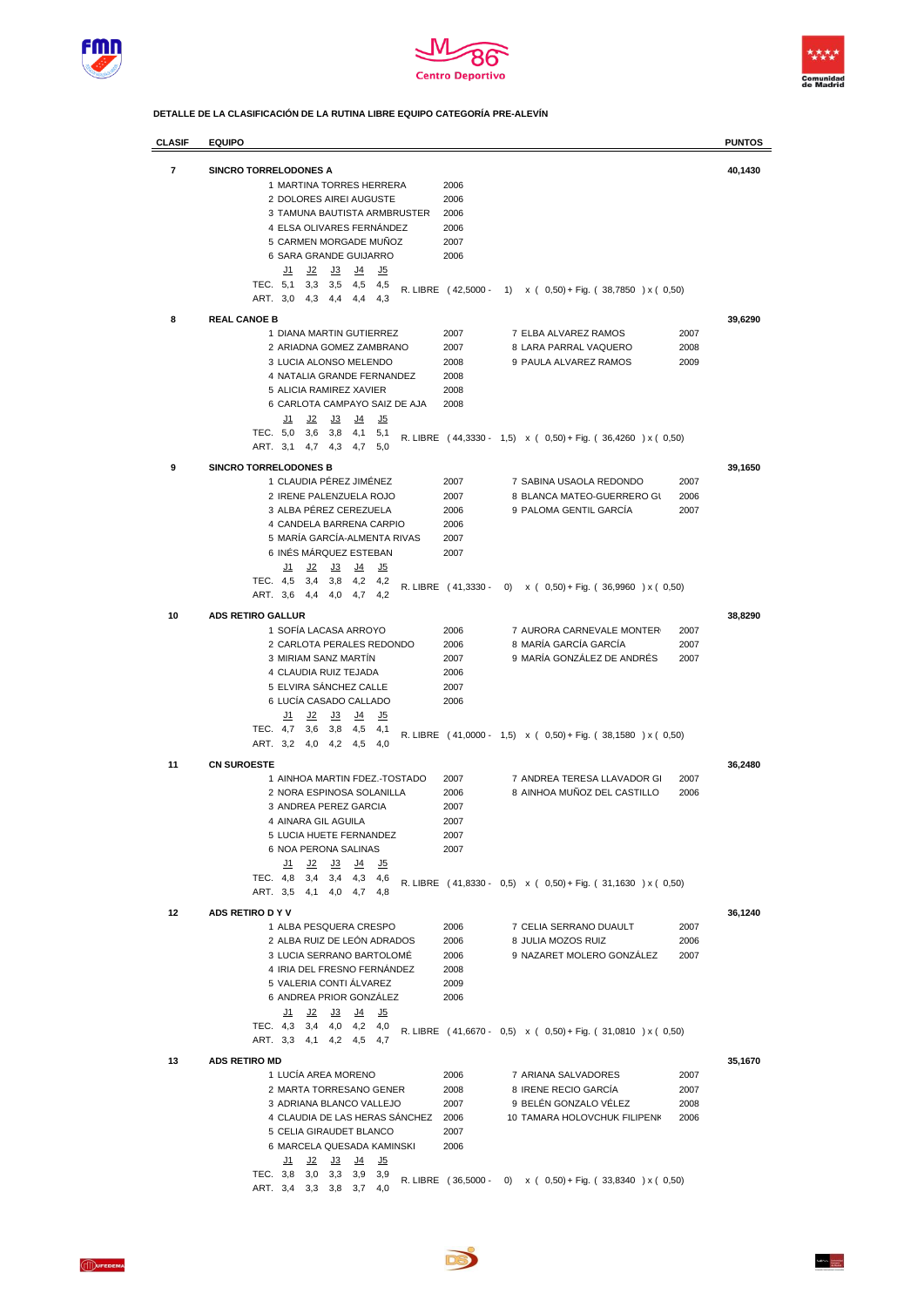





**DETALLE DE LA CLASIFICACIÓN DE LA RUTINA LIBRE EQUIPO CATEGORÍA PRE-ALEVÍN**

| <b>CLASIF</b> | <b>EQUIPO</b>                                                                                               |                     |                                                               |      | <b>PUNTOS</b> |
|---------------|-------------------------------------------------------------------------------------------------------------|---------------------|---------------------------------------------------------------|------|---------------|
| 14            | <b>ADS RETIRO FB</b>                                                                                        |                     |                                                               |      | 34,9780       |
|               | 1 DANIELA ALDANA LÓPEZ                                                                                      | 2006                | 7 CLAUDIA SUTIL VÁZQUEZ                                       | 2008 |               |
|               | 2 INÉS HEREDERO CARAZO                                                                                      | 2008                | 8 LUCÍA FLOREZ AMANN                                          | 2006 |               |
|               | 3 CAROLINA PÉREZ LAMBEA                                                                                     | 2007                | 9 NEREA DESIRE PASIÓN HURTA                                   | 2006 |               |
|               | 4 NIEVES LURUEÑA GAJATE                                                                                     | 2007                | 10 PAOLA DÍEZ ALONSO                                          | 2008 |               |
|               | 5 SARA BLANCO BARRIO                                                                                        | 2007                |                                                               |      |               |
|               | 6 ALEJANDRA PÉREZ LAMBEA                                                                                    | 2007                |                                                               |      |               |
|               | <u>J5</u><br><u>J1</u><br><u>J2</u><br><u>J3</u><br><u>J4</u>                                               |                     |                                                               |      |               |
|               | TEC. 4,0<br>3,6<br>3,6<br>4,9<br>4,0                                                                        |                     | R. LIBRE (39,6670 - 0,5) x (0,50) + Fig. (30,7890) x (0,50)   |      |               |
|               | ART.<br>3,1<br>3,8<br>4,5<br>4,4<br>4,0                                                                     |                     |                                                               |      |               |
| 15            | <b>LAS CRUCES</b>                                                                                           |                     |                                                               |      | 33.5150       |
|               | 1 ALBA BAREA GARCIA                                                                                         | 2008                | 7 ANGELA IBAÑEZ RECIO                                         | 2008 |               |
|               | 2 NOA COBO NAVIDAD                                                                                          | 2008                | 8 SOFIA KRYSHTAL                                              | 2009 |               |
|               | 3 CLARA SUAREZ GOMEZ                                                                                        | 2007                | 9 IRENE MOTILLA FERNANDEZ                                     | 2009 |               |
|               | 4 SARA MARTIN AREVALO                                                                                       | 2008                |                                                               |      |               |
|               | 5 CRISTINA REVNIC ADRIANA                                                                                   | 2008                |                                                               |      |               |
|               | 6 LUNA BURDIEL ASENCIO                                                                                      | 2009                |                                                               |      |               |
|               | J5<br>J2<br>J3<br>J4<br><u>J1</u>                                                                           |                     |                                                               |      |               |
|               | TEC. 4,0<br>3,3<br>3,7<br>4,5<br>3,6                                                                        | R. LIBRE (38,3330 - | $x$ ( 0,50) + Fig. ( 30,6960 ) x ( 0,50)<br>2)                |      |               |
|               | ART. 3,0<br>3,8<br>4,2<br>3,7<br>4,2                                                                        |                     |                                                               |      |               |
| 16            | <b>CN HISPAOCIO</b>                                                                                         |                     |                                                               |      | 32,5520       |
|               | 1 AITANA ROLLON GONZALEZ                                                                                    | 2009                | 7 VEGA NARANJO VAQUERIZO                                      | 2010 |               |
|               | 2 HELENA MARTINEZ SANCHEZ                                                                                   | 2009                | 8 CARLA ROUCO PASTOR                                          | 2011 |               |
|               | 3 OLAYA DEL VALLE SANCHEZ                                                                                   | 2010                |                                                               |      |               |
|               | 4 ANA FERNANDEZ GONZALEZ                                                                                    | 2010                |                                                               |      |               |
|               | 5 LOLA ROUCO PASTOR                                                                                         | 2009                |                                                               |      |               |
|               | 6 CARLA DE LA FUENTE ARRANZ                                                                                 | 2007                |                                                               |      |               |
|               | $15$<br><u>J1</u><br><u>J2</u><br><u>J3</u><br><u>J4</u>                                                    |                     |                                                               |      |               |
|               | TEC. 4,0<br>3,0<br>3,4<br>3,5<br>4,0                                                                        | R. LIBRE (35,0000 - | (0)<br>$x$ ( 0,50) + Fig. ( 30,1040 ) x ( 0,50)               |      |               |
|               | ART. 3,0<br>3,2<br>3,2<br>3,7<br>3,9                                                                        |                     |                                                               |      |               |
| 17            | <b>VALDELASFUENTES B</b>                                                                                    |                     |                                                               |      | 30,4710       |
|               | 1 LUCÍA LERÍN MARTÍN                                                                                        | 2007                | 7 BLANCA TIRADO LÓPEZ                                         | 2010 |               |
|               | 2 ALICIA SAEZ FERNÁNDEZ                                                                                     | 2006                | 8 CLAUDIA ROBLEDILLO HERNAN                                   | 2008 |               |
|               | 3 CHLOE ASENSIO PESO                                                                                        | 2008                |                                                               |      |               |
|               | 4 ALBA LERÍN MARTÍN                                                                                         | 2010                |                                                               |      |               |
|               | 5 CARLOTA REBOLLO LLORENTE                                                                                  | 2008                |                                                               |      |               |
|               | 6 LIYA KESSELMAN                                                                                            | 2008                |                                                               |      |               |
|               | <u>J2</u><br><u>J3</u><br><u>J4</u><br><u>J5</u><br><u>J1</u>                                               |                     |                                                               |      |               |
|               | TEC.<br>4,1<br>2,8<br>3,0<br>3,8<br>3,7                                                                     | R. LIBRE (35,3330 - | $\left( 0\right)$<br>$x$ ( 0,50) + Fig. ( 25,6090 ) x ( 0,50) |      |               |
|               | ART. 3,7<br>3,4<br>3,6<br>3,3<br>4,2                                                                        |                     |                                                               |      |               |
| 18            | <b>GSD GUADARRAMA</b>                                                                                       |                     |                                                               |      | 29,9260       |
|               | 1 JIMENA BORRALLO MIGUEL                                                                                    | 2006                | 7 ALEJANDRA FERNÁNDEZ MART                                    | 2007 |               |
|               | 2 SARA GOTA                                                                                                 | 2007                | 8 ADARA PARDO PASCUAL                                         | 2007 |               |
|               | 3 VEGA DEL SAZ RUIZ                                                                                         | 2007                |                                                               |      |               |
|               | 4 SOFÍA RODRIGUEZ PASTOR                                                                                    | 2006                |                                                               |      |               |
|               | 5 CAYETANA LAUSTALET MANZANO                                                                                | 2007                |                                                               |      |               |
|               | 6 PAOLA ADRADOS AJENJO                                                                                      | 2007                |                                                               |      |               |
|               | J2<br><u>J1</u><br><u>J3</u><br><u>يل</u><br><u>J5</u><br>TEC. 3,9<br>3,0<br>3,4<br>4,0<br>4,0              |                     |                                                               |      |               |
|               | ART. 4,0<br>$3,6$ $3,8$<br>3,8<br>3,9                                                                       | R. LIBRE (38,0000 - | 0) $x$ ( 0,50) + Fig. ( 21,8530 ) x ( 0,50)                   |      |               |
|               |                                                                                                             |                     |                                                               |      |               |
| 19            | <b>ADS RETIRO MS A</b>                                                                                      |                     |                                                               |      | 29,7160       |
|               | 1 OLGA LEAL SANTERO                                                                                         | 2006                | 7 ESTRELLA PALOMERO REDONI                                    | 2006 |               |
|               | 2 ALICIA SANTOYO RAMAL                                                                                      | 2006                | 8 MARTA DÍAZ BETETA                                           | 2006 |               |
|               | 3 MARINA MARTÍN ROILLÉ                                                                                      | 2006                | 9 LUCÍA ALBIÑANA ANACONA                                      | 2006 |               |
|               | 4 MARTA SANTOS GARCÍA                                                                                       | 2007                | 10 MARÍA GARCÍA MARTÍNEZ                                      | 2006 |               |
|               | 5 CAMINO NÚÑEZ PARDO<br>6 SOFÍA SALINAS ESPINOZA                                                            | 2007                | 11 INÉS PLAZA HERNÁNDEZ                                       | 2006 |               |
|               |                                                                                                             | 2007                |                                                               |      |               |
|               | <u>J2</u><br>J <sub>3</sub><br><u>J4</u><br><u>J5</u><br><u>J1</u><br>TEC. 4,0<br>$3,2$ $3,3$<br>4,0<br>3,7 |                     |                                                               |      |               |
|               | ART. 3,2 3,8 3,5 4,2<br>4,0                                                                                 |                     | R. LIBRE (37,1670 - 0,5) x (0,50) + Fig. (22,7660) x (0,50)   |      |               |
|               |                                                                                                             |                     |                                                               |      |               |
| 20            | <b>ADS RETIRO MS B</b>                                                                                      |                     |                                                               |      | 29,4560       |
|               | 1 ARIANA GARCÍA SÁNCHEZ                                                                                     | 2007                | 7 MIRIAM ESCRIBANO ROMERA                                     | 2007 |               |
|               | 2 ALICIA YÑIGO YAGÜE                                                                                        | 2007                | 8 ELENA SEGURA ROMERO                                         | 2007 |               |
|               | 3 JULIA HOOLEY CALVO                                                                                        | 2007                | 9 ROCÍO MORGADO ESPADA                                        | 2007 |               |
|               | 4 ANDREA PARRA BAÑO                                                                                         | 2007                | 10 ADRIANA RUIZ LUNA                                          | 2007 |               |
|               | 5 VALERIA ROMERO CASTILLA<br>6 INÉS LÓPEZ SUÁREZ                                                            | 2007<br>2007        | 11 MARTA LORENZO CEDRÓN                                       | 2007 |               |
|               | <u>J2</u><br>J <sub>3</sub><br><u>J1</u><br><u>J4</u><br><u>J5</u>                                          |                     |                                                               |      |               |
|               | TEC. 3,9<br>3,2<br>3,0<br>3,8<br>3,8                                                                        |                     |                                                               |      |               |
|               | ART. 3,1<br>$3,0$ $3,5$<br>3,7<br>3,9                                                                       | R. LIBRE (35,1670 - | 1) $x (0,50) + Fig. (24,7450) x (0,50)$                       |      |               |